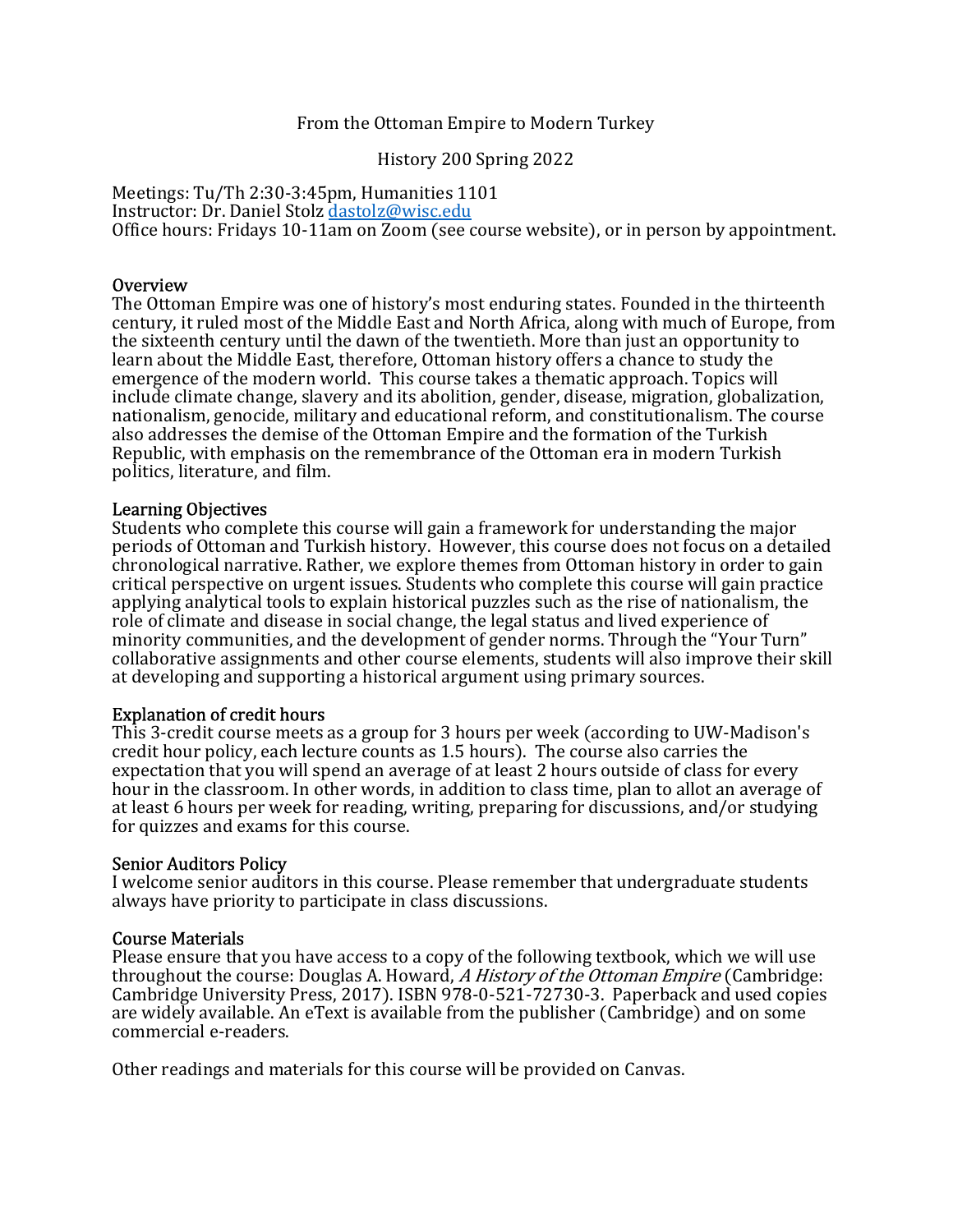#### Course Components and Grading

This course requires regular engagement with the two class meetings per week *and* timely completion of periodic writing assignments. It is not possible to succeed in this course by doing all the assignments at the end of the semester.

In-class writing exercises (25% of course grade): these include the "Your Turn" collaborative assignments, as well as occasional other in-class writing, such as short responses or quizzes.

Contribution to in-class discussions (15%): contribute to class learning through critical analysis of course materials and productive engagement with other students' views.

Response Papers (5%x3=15%): writing assignments, one page each, addressing a question about a specific reading or film: due 2.3, 2.22, and 3.31. *Complete before class*.

Midterm take-home (15%): due Friday, March 12: a three-page essay based on a combination of primary and secondary sources that I will give you.

Deporting Ottoman-Americans Series Assignment (10%): due Friday, April 22: a threepage essay responding to a podcast series on Ottoman-American experiences of immigration and deportation in the United States.

Final take-home (20%): due May 5 at 5:00pm: a five-page essay that uses course materials to answer a thematic question covering the breadth of the course.

#### Late Policy

Late work will lose one half-grade per day, beginning one hour after the deadline posted on Canvas. However, you have the option to turn in **one** assignment late for "passing" (D) credit anytime up to May  $5<sup>th</sup>$ , the last class day of the semester. Work missing as of 12:01am on May 6 will receive no credit (except for the final assignment).

#### Accommodations for Sick or Quarantined Students

If your semester is disrupted due to Covid or another health crisis, I will offer you reasonable accommodations to continue your progress in this course. I would always prefer you miss a day out of caution rather than take a risk with the health of the class. The in-class collaborative assignments have an established procedure for students who are sick or quarantined. (See separate handout.) Please contact me ASAP to discuss other accommodations.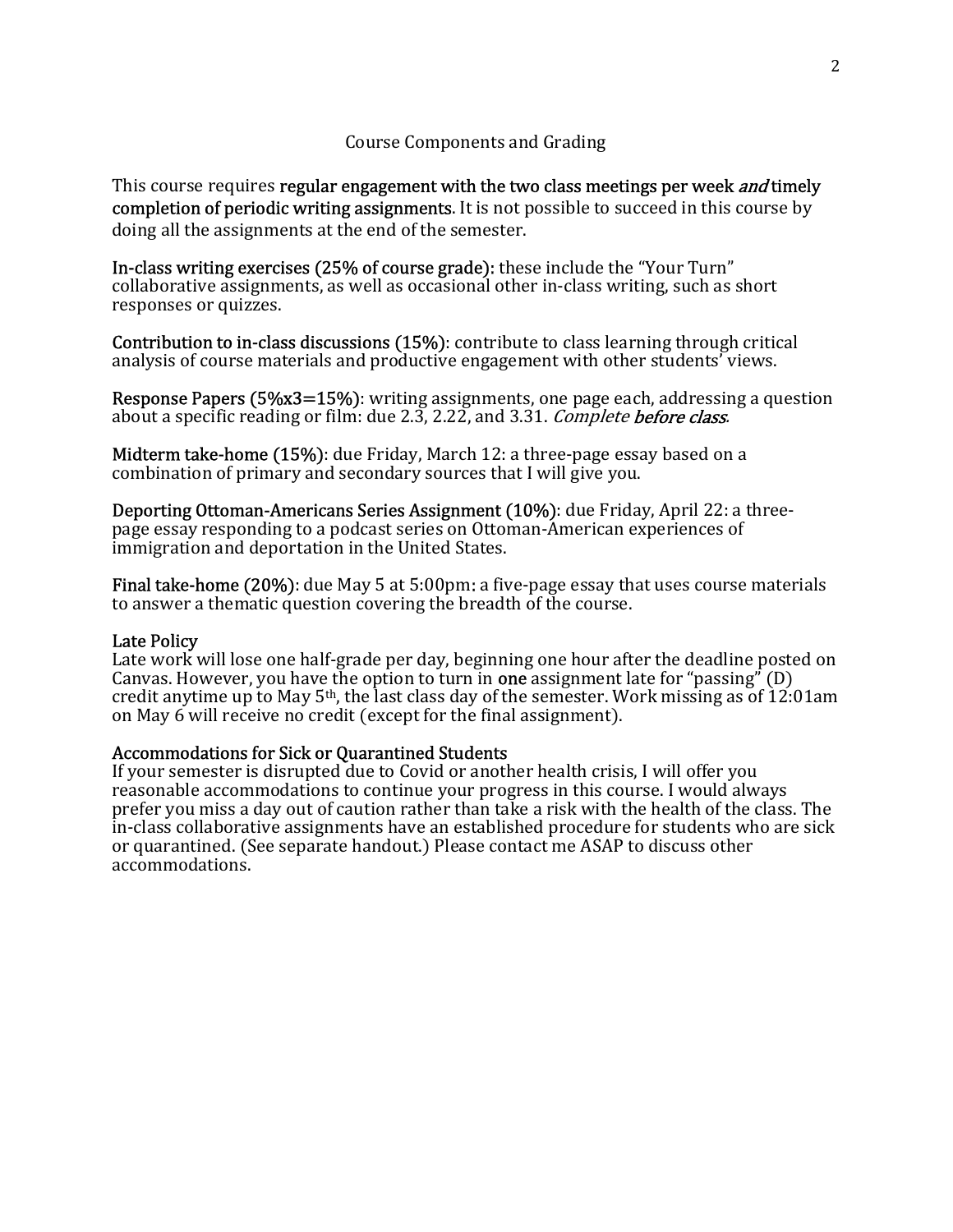#### Learning Needs

#### Accommodations

You are welcome to discuss your learning needs with me. If you plan to request accommodations in this course, please register with the McBurney Disability Resource Center as soon as possible.

#### Writing Resources/History Lab

The History Lab is a resource center where experts (PhD students) will assist you with your history papers. No matter your stage in the writing process — choosing a topic, conducting research, composing a thesis, outlining your argument, revising your drafts the History Lab staff can help you sharpen your skills and become a more successful writer. Schedule a one-on-one consultation, in-person or virtual, at http://go.wisc.edu/hlab.

#### Academic Integrity

I expect you to know and abide by the university's policies on academic integrity. I follow the university's policies for suspected violations. For more information, see: https://conduct.students.wisc.edu/academic-integrity/

#### Definition of Grades

This course is graded on an A, AB, B, BC, C, D, F scale:

 $A = 93-100$  $AB = 88-92$  $B = 82-87$  $BC = 77-81$  $C = 72-76$  $D = 67 - 71$  $F = 66$  or below.

### \*\*Getting More Help\*\*

The course website has links to extensive UW resources that support student learning and wellness. Please see "Let Us Help" in the Course Orientation Module.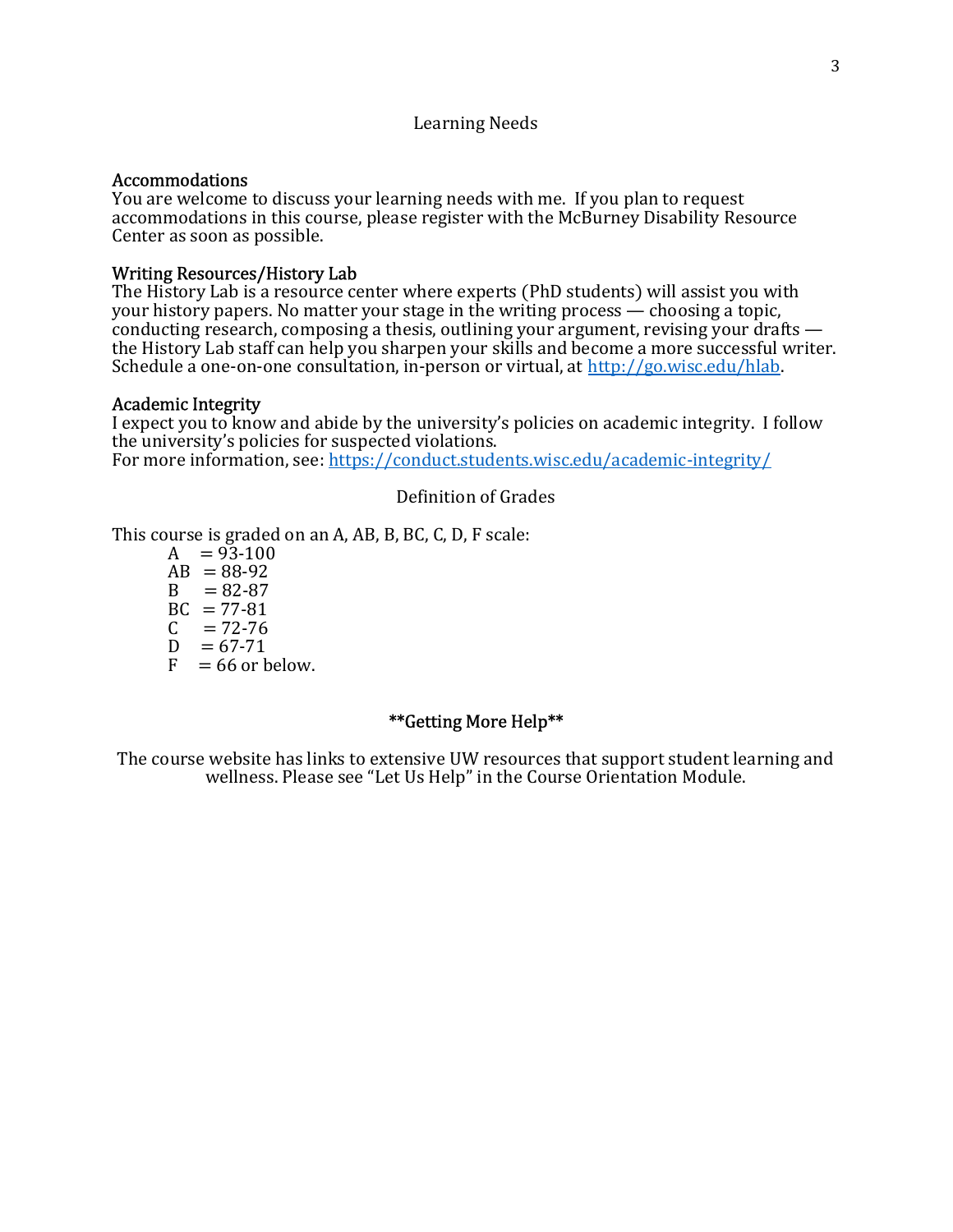### Schedule of Course Meetings and Readings

### Week One: Introductions

# 1.25: Introduction to this course

Please read the syllabus carefully.

# 1.27 The World of Osman Beg

Findley, The Turks in World History, pp. 56-92.

### Week Two: Origin Stories

### 2.1 The founding of the Ottoman state

Howard, Chapters 1 and 2, pp. 7-79 ("Ottoman Genesis" and "A Blessed Dynasty")

# 2.3 Narrating the founding across Ottoman and Turkish history

Carney, "ResurReaction: Competing Visions of Turkey's (proto) Ottoman Past in Magnificent Century and Resurrection Ertuğrul," pp. 101-120.

Watch Resurrection Ertuğrul episode (link on Canvas).

# \*First Response paper due before class

# Week Three: Becoming an Empire

# 2.8 The  $15<sup>th</sup>$  and  $16<sup>th</sup>$  century expansions: a military and political overview

Howard, Chapter 3, pp. 86-128 ("A World View, 1494-1591")

# 2.10 Constructing the imperial: Ottoman arts and sciences

Necipoğlu, The Age of Sinan, pp. 189-230.

Casale, The Ottoman Age of Exploration, pp. 43-52.

# Week Four: Power and Difference in Ottoman society (I)

### 2.15 Slavery

Hathaway, Beshir Agha: Chief Eunuch of the Ottoman Imperial Harem, excerpts.

### 2.17 Gender & sex

Peirce, Morality Tales, pp. 129-142.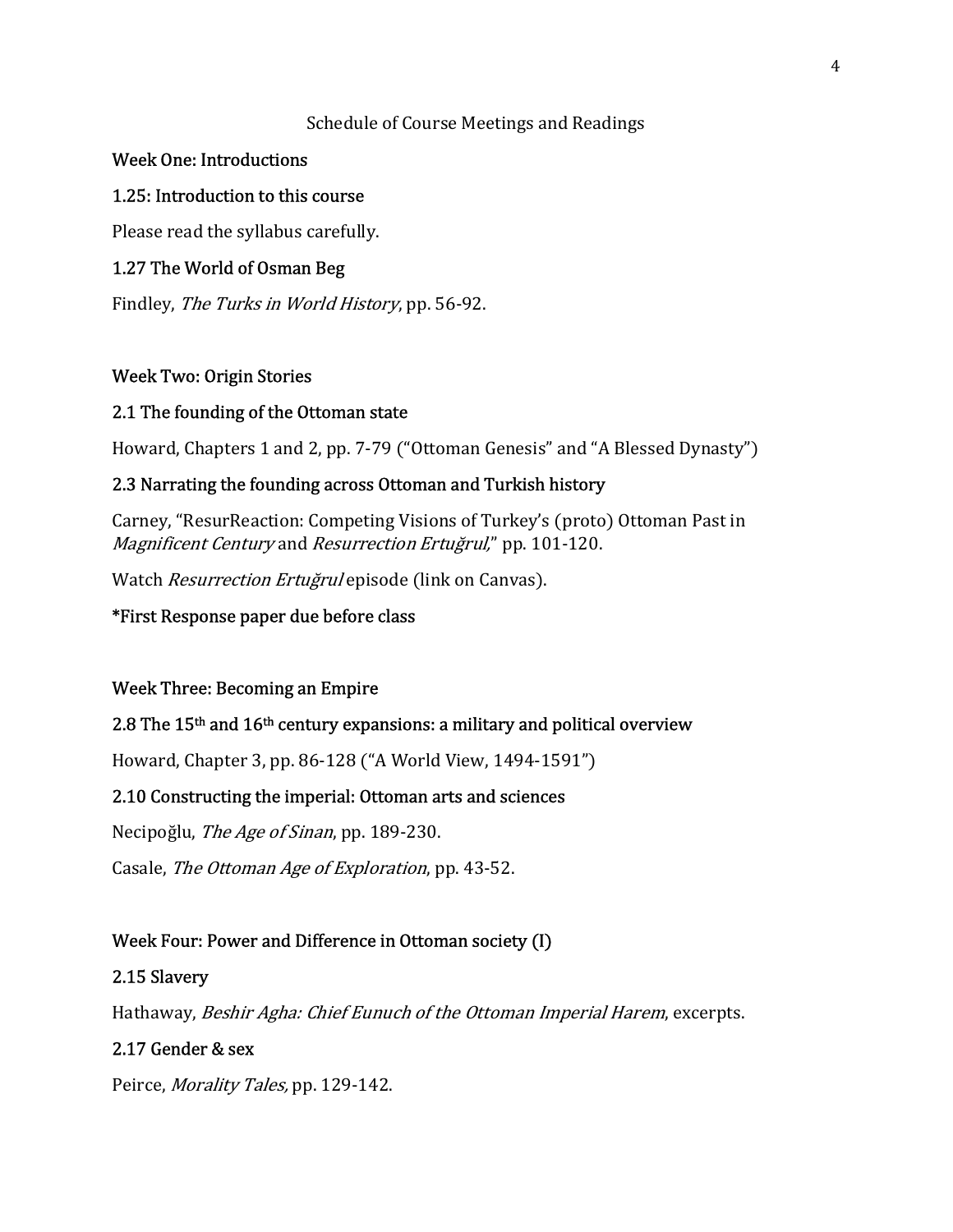### Week Five: Power and Difference in Ottoman Society (II)

### 2.22 Christians and Jews

Grehan, "Blood and Prayer," in Twilight of the Saints, pp. 164-189

Optional: Howard, Chapter 4, pp. 135-176 ("Ambiguities and Certainties")

# \*Second response paper due

# 2.24 Contraction & Decentralization in the 17<sup>th</sup> and 18<sup>th</sup> Centuries: An Overview

Howard, Chapter 5, pp. 181-222 ("The Global and the Local")

Zilfi, "Women and Society in the Tulip Era, 1718-1730," pp. 290-303.

### Week Six: Climate and Disease in History

### 3.1 Climate change, the Ottoman version

White, "The Little Ice Age Crisis of the Ottoman Empire," pp. 71-90.

### 3.3 Plague: Ottoman experience and interpretations

Varlik, "Plague Transformed," pp. 207-247.

# Week Seven: Exceptions to the Order

### 3.8 Darkness

Wishnitzer, As Night Falls: Eighteenth-Century Ottoman Cities after Dark, pp. 81-143.

# 3.10 "Tribes"

No reading assigned for today: work on finishing midterm essay.

# Friday, 3.11: Midterm Essay Due on Canvas

SPRING BREAK (!)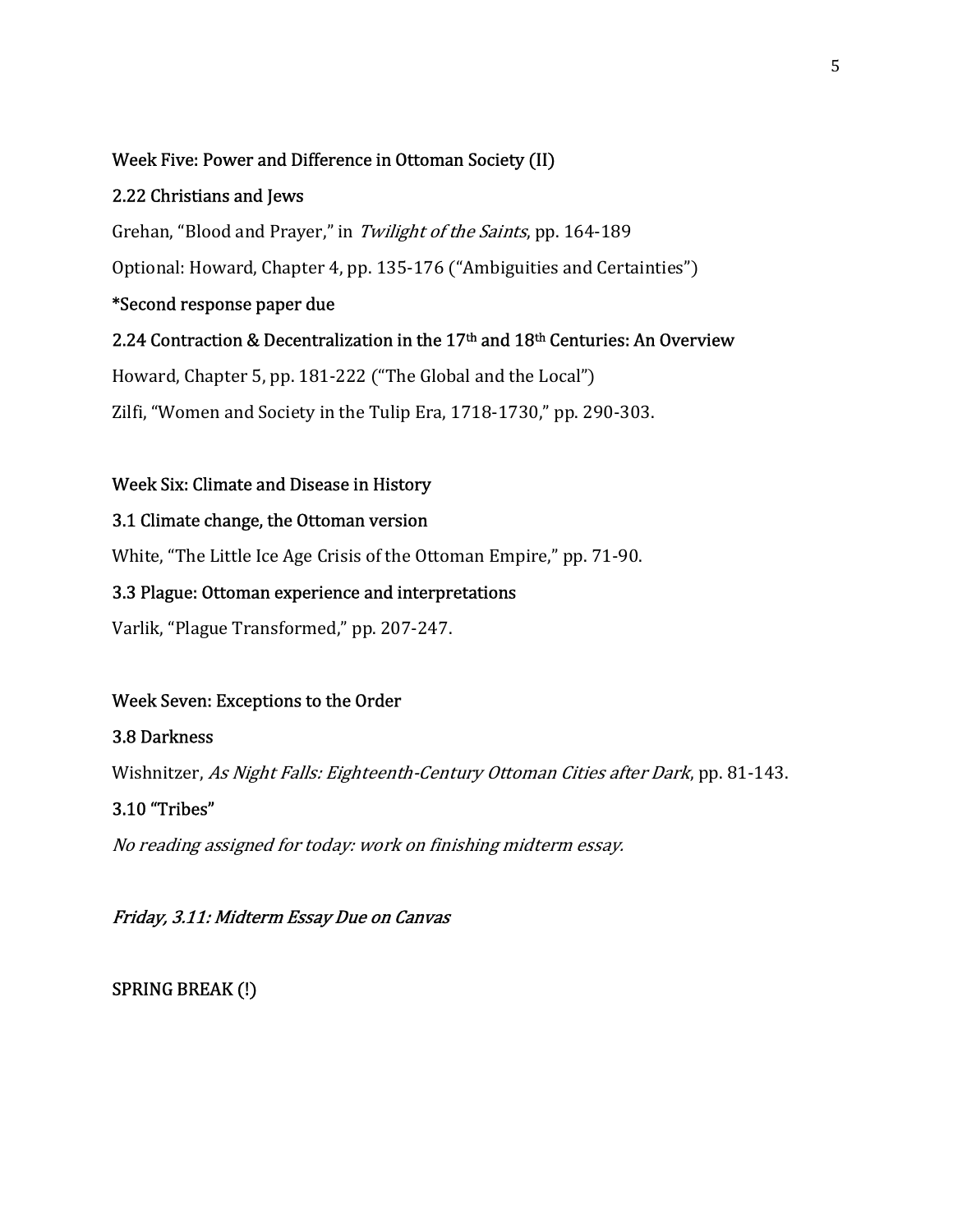### Week Eight: The Generative Crises of the Late Ottoman Era

### 3.22 The long  $19<sup>th</sup>$  century: an overview

Howard, Chapter 6, pp. 227-272 ("Collaborations and Breakdowns, 1785-1882)

Optional shorter overview: Quataert, The Ottoman Empire, pp. 54-72.

# 3.24 The making of nationalist movements

Walther, Sacred Interests: The United States and the Islamic World, 1821-1921, pp. 33-67.

# Week Nine: Power and Difference in the Age of Nationalism

### 3.29 Christians and Jews revisited

Phillips Cohen, Becoming Ottomans: Sephardi Jews and Imperial Citizenship in the Modern Era, excerpt.

# 3.31 Ottoman-Americans: with guest scholar Prof. Richard Breaux (UW-La Crosse)

Breaux, "Mahjari musicians : the recorded sounds of Arab Americans in the early twentieth century, 1912-1936," in Arab Worlds beyond the Middle East and North Africa.

# \*Third response paper due

# Week Ten: To Save the Empire

# 4.5 Population and Resettlement in the Late Ottoman Era

Kasaba, A Moveable Empire, pp. 84-122 (Chapter 4, "Building Stasis")

# 4.7 The CUP: Revolution and Rule

Howard, Chapter 7, pp. 278-321 ("Dissolution, 1882-1924")

# Week Eleven: The End of Empire

### 4.12 The Long World War I

Watenpaugh, Bread from Stones: The Middle East and the Making of Modern Humanitarianism, pp. 91-123

# 4.14 The Armenian Genocide: History and Memory

Harootunian, The Unspoken as Heritage, excerpt.